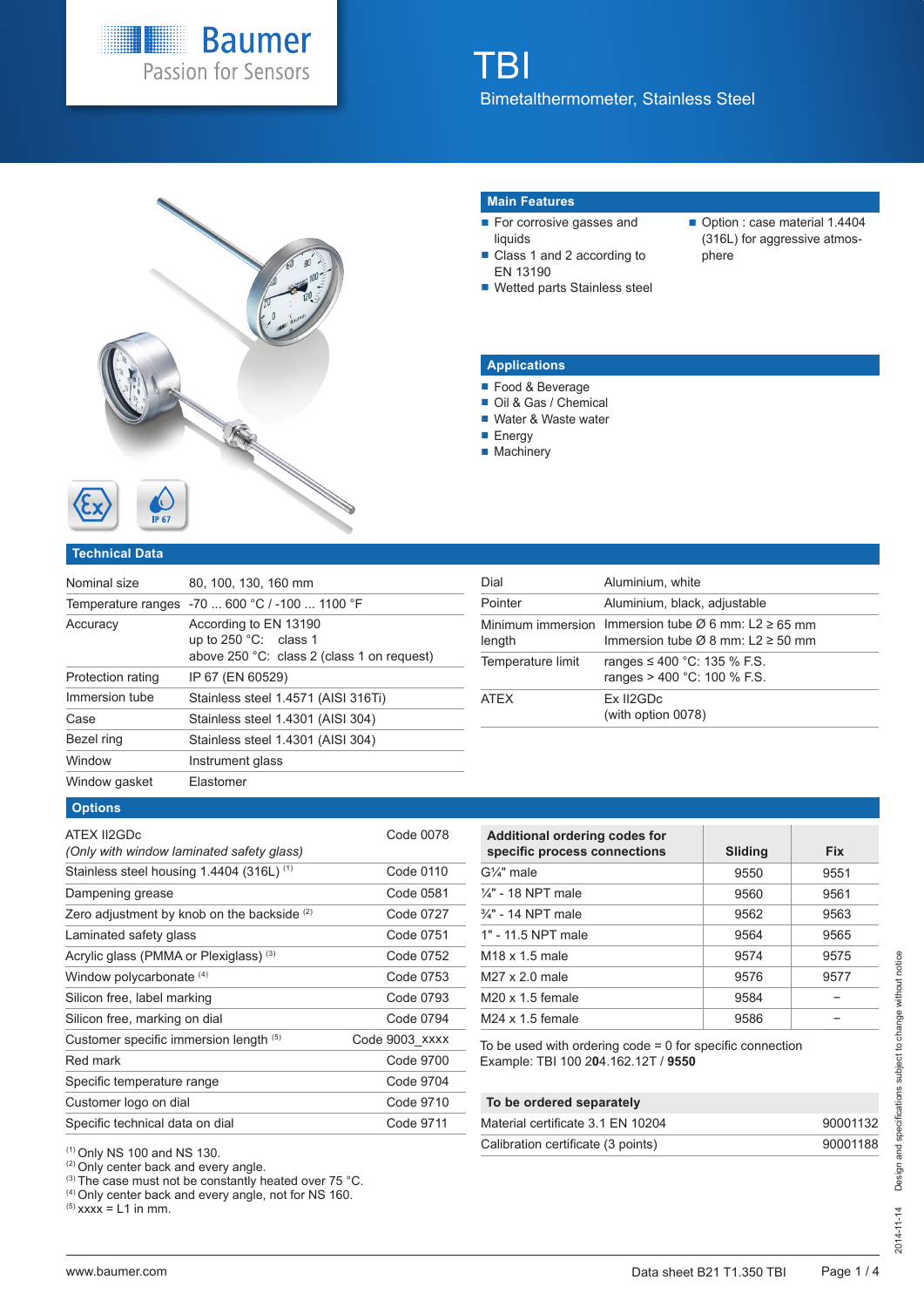





| NS    | Weight (kg)    |  |  |  |
|-------|----------------|--|--|--|
| 80    | 0.250          |  |  |  |
| 100   | 0.300          |  |  |  |
| 160   | 0.700          |  |  |  |
|       | Add per 100 mm |  |  |  |
| Ø6mm  | 0.007          |  |  |  |
| Ø8 mm | 0.017          |  |  |  |

# **Drawing - Immersion tube center back (dimensions in mm)**



| NS                 | Weight (kg)    |  |  |
|--------------------|----------------|--|--|
| 80                 | 0.110          |  |  |
| 100                | 0.160          |  |  |
| 130                | 0.300          |  |  |
| 160                | 0 450          |  |  |
|                    | Add per 100 mm |  |  |
| Ø6 mm              | 0.007          |  |  |
| $\varnothing$ 8 mm | 0.017          |  |  |
|                    |                |  |  |

# **Drawing - Immersion tube center back, every angle (dimensions in mm)**







| NS                 | Weight (kg)    |  |  |
|--------------------|----------------|--|--|
| 80                 | 0.300          |  |  |
| 100                | 0.350          |  |  |
| 130                | 0.470          |  |  |
| 160                | 0.610          |  |  |
|                    | Add per 100 mm |  |  |
| $\varnothing$ 6 mm | 0.007          |  |  |
| $Ø$ 8 mm           | 0.017          |  |  |
|                    |                |  |  |

## **Drawings - connections**





Cylindrical screw threads Conical screw threads

|                         |    |    |    | Wrench | Weight (kg) |       |
|-------------------------|----|----|----|--------|-------------|-------|
| d <sub>6</sub>          | d7 | L3 | L4 | size   | sliding     | fix   |
| $G\frac{1}{2}$ , male   | 26 | 15 |    | 27     | 0.095       | 0.090 |
| $G3/4$ ", male          | 32 | 16 |    | 32     | 0.150       | 0.140 |
| G1", male               | 39 | 19 |    | 41     | 0.210       | 0.240 |
| M20 x 1.5, male         | 27 | 14 |    | 27     | 0.090       | 0.090 |
| $M24 \times 1.5$ , male | 27 | 15 |    | 27     | 0.110       | 0.110 |
| 1/2" - 14 NPT", male    |    |    | 20 | 27     | 0.095       | 0.100 |

Design and specifications subject to change without notice 2014-11-14 Design and specifications subject to change without notice  $2014 - 11 - 14$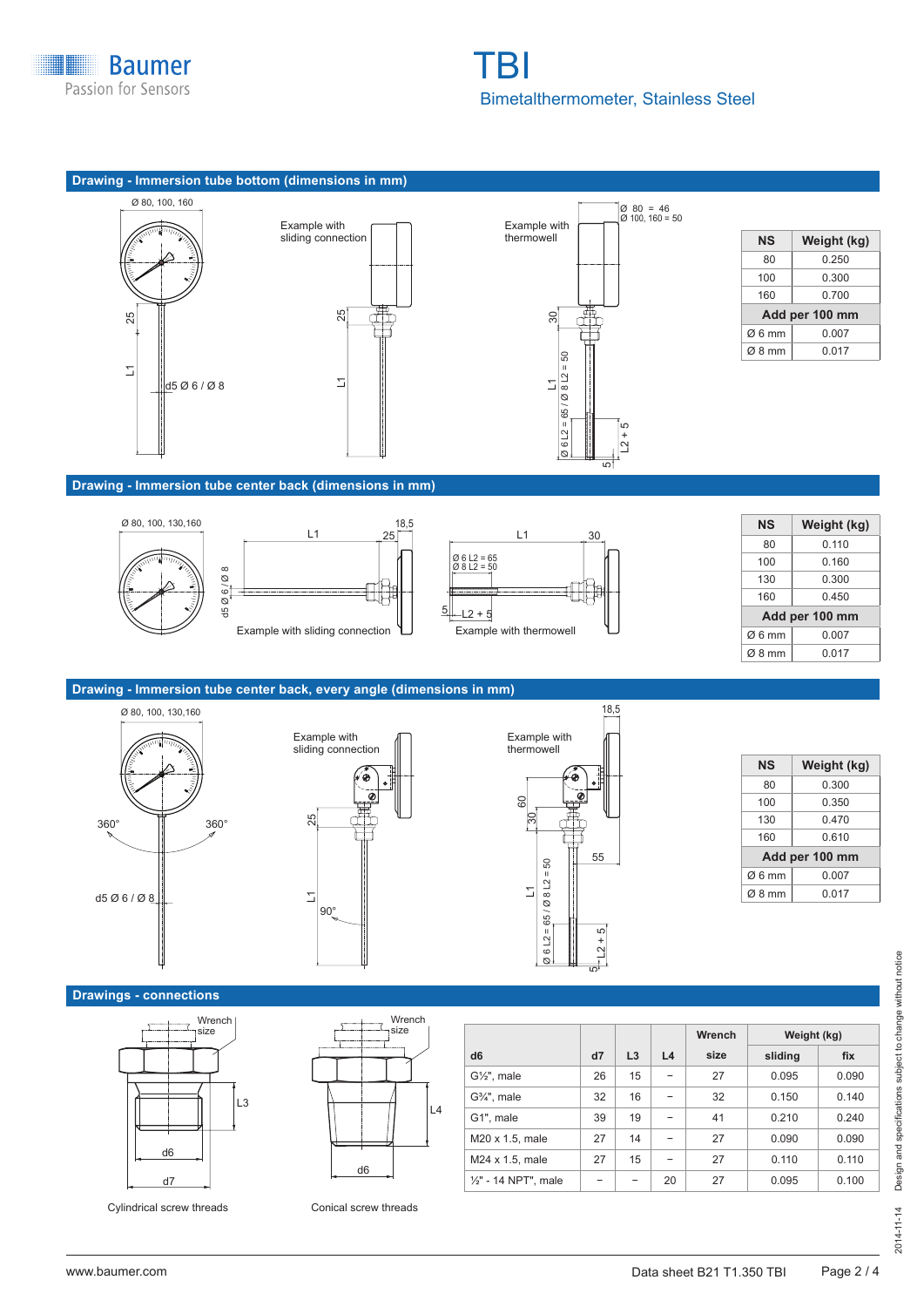# **Temperature ranges**

| Code       | Range |     |
|------------|-------|-----|
|            | °C    |     |
| 53T $1)$   | $-10$ | 30  |
| 52T        | $-20$ | 40  |
| 54T        | $-20$ | 60  |
| 84T        | $-20$ | 100 |
| 55T        | $-30$ | 170 |
| 51T        | $-30$ | 70  |
| 68T        | $-70$ | 50  |
| 10T $1)$   | 0     | 40  |
| 11T        | 0     | 60  |
| 27T        | 0     | 80  |
| 12T        | 0     | 100 |
| <b>20T</b> | 0     | 120 |
| 13T        | 0     | 160 |
| <b>22T</b> | 0     | 200 |
| <b>14T</b> | 0     | 250 |
| 23T        | 0     | 300 |
| 15T        | 0     | 400 |
| 25T        | 0     | 500 |
| <b>16T</b> | 0     | 600 |
| 30T        | 100   | 500 |

| Code       | Range  |      |
|------------|--------|------|
|            | °F     |      |
| 68U        | $-100$ | 120  |
| 09U        | $-50$  | 120  |
| 08U        | $-40$  | 160  |
| 54U        | 0      | 140  |
| <b>02U</b> | 0      | 200  |
| <b>03U</b> | 0      | 250  |
| 04U        | 0      | 300  |
| 05U        | 0      | 400  |
| 06U        | 0      | 500  |
| 11U        | 30     | 140  |
| 20U        | 30     | 250  |
| 13U        | 30     | 320  |
| 22U        | 30     | 400  |
| 23U        | 30     | 580  |
| 15U        | 30     | 750  |
| <b>28U</b> | 100    | 800  |
| <b>29U</b> | 200    | 1000 |
|            |        |      |
|            |        |      |

| Code       | Range (double scale) |     |          |          |      |
|------------|----------------------|-----|----------|----------|------|
|            | °C                   |     |          | °F       |      |
| 51V        | $-30$                | 70  | $\prime$ | $-40$    | 160  |
| 68V        | $-70$                | 50  |          | $/ -100$ | 100  |
| 55V        | $-30$                | 170 | 1        | 0        | 350  |
| 11V        | 0                    | 60  | 1        | 30       | 140  |
| <b>20V</b> | 0                    | 120 | 1        | 30       | 250  |
| 13V        | 0                    | 160 | $\prime$ | 30       | 320  |
| 14V        | 0                    | 250 | 1        | 30       | 500  |
| 15V        | 0                    | 400 | $\prime$ | 30       | 750  |
| <b>16V</b> | 0                    | 600 | 1        | 100      | 1100 |

1) Only center back version, NS 80 and NS 100, max. immersion length 160 mm

# **Ordering example with options**

| 100<br>12T<br>TBI<br>2 <sup>2</sup><br>1<br>4 <sup>7</sup>                                                                                                                                                                        | 9003 | 0130 | 0078 |
|-----------------------------------------------------------------------------------------------------------------------------------------------------------------------------------------------------------------------------------|------|------|------|
| All stainless steel bimetal thermometer                                                                                                                                                                                           |      |      |      |
| Nominal size 100 mm                                                                                                                                                                                                               |      |      |      |
| Case material stainless steel 1.4301 (AISI 304) $\leftarrow$                                                                                                                                                                      |      |      |      |
| Without connection (direct mounting)                                                                                                                                                                                              |      |      |      |
| Immersion tube outlet: Bottom                                                                                                                                                                                                     |      |      |      |
| Indication EN 13190 (standard)                                                                                                                                                                                                    |      |      |      |
| Immersion tube $\varnothing$ 6 mm, stainless steel 1.4571 (AISI 316 Ti)                                                                                                                                                           |      |      |      |
|                                                                                                                                                                                                                                   |      |      |      |
| Temperature range: 0  100 °C<br><u> and</u> the contract of the contract of the contract of the contract of the contract of the contract of the contract of the contract of the contract of the contract of the contract of the c |      |      |      |
| Option: Customer specific immersion length $\sim$                                                                                                                                                                                 |      |      |      |
| Option: Immersion length L1 = 130 mm                                                                                                                                                                                              |      |      |      |
| Option: ATEX Version with window laminated safety glass only                                                                                                                                                                      |      |      |      |